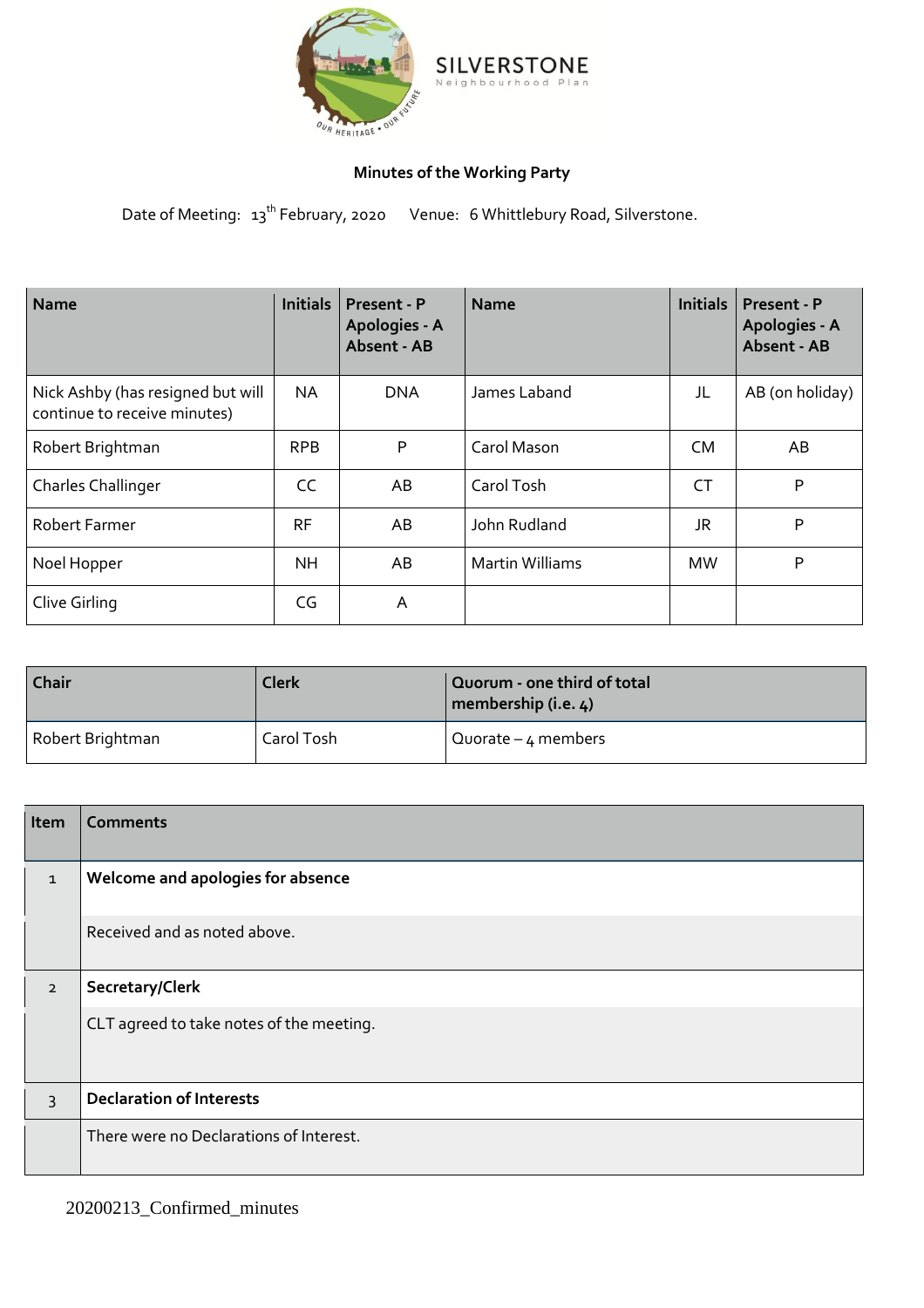| Item          | <b>Comments</b>                                                                                                                                                                                                                                                                                                                                                                                                                                                                                                                                                                                                        |
|---------------|------------------------------------------------------------------------------------------------------------------------------------------------------------------------------------------------------------------------------------------------------------------------------------------------------------------------------------------------------------------------------------------------------------------------------------------------------------------------------------------------------------------------------------------------------------------------------------------------------------------------|
| $\frac{1}{4}$ | Minutes of the previous meeting<br>The minutes of the meeting held on 25th November were recorded as a true record of the meeting.<br>CT to pass to JL for inclusion on the Parish Council website.<br><b>CT/JL</b>                                                                                                                                                                                                                                                                                                                                                                                                    |
| 5             | <b>Matters Arising</b><br>All matters arising had been completed. JL was asked to provide a check on the number of 'hits' that the<br>website was receiving with particular regard to the Neighbourhood Plan.                                                                                                                                                                                                                                                                                                                                                                                                          |
| 6             | <b>Budget and Grants</b>                                                                                                                                                                                                                                                                                                                                                                                                                                                                                                                                                                                               |
|               | It was confirmed that there was still a little over £10K of funding remaining in the PC budget heading for the<br>SNPWP for this financial year. The PC draft budget for next year had been set and included £15.5K for the<br>NP. An amount for legal services was, as yet, still to be determined.                                                                                                                                                                                                                                                                                                                   |
| 7             | <b>Grand Union Housing Association (a not for profit organization)</b>                                                                                                                                                                                                                                                                                                                                                                                                                                                                                                                                                 |
|               | RPB and CG provided a Briefing Paper which had been prepared following a meeting on 18 <sup>th</sup> October. This<br>was tabled for reference and the three routes to delivery were noted.                                                                                                                                                                                                                                                                                                                                                                                                                            |
| 8             | <b>Landholder and Stakeholder Meetings</b>                                                                                                                                                                                                                                                                                                                                                                                                                                                                                                                                                                             |
|               | A further meeting with the Westhall group and their advisers had taken place. A Letter of Intent was ex-<br>pected in due course.<br>A further meeting with each group was expected.<br>A discussion ensued about how to ensure that, should our NP be successful, a monitoring group would need<br>to be put together by the PC. The PC should also be a signatory on any agreements and should hold a veto in<br>the event that plans deviated from the Master Plan Vision.                                                                                                                                          |
| 9             | <b>SNC/WNJPU Communication</b>                                                                                                                                                                                                                                                                                                                                                                                                                                                                                                                                                                                         |
|               | As we are in a period of Purdah pending a General Election, there had been no purposeful communication re<br>the WNJPU query raised last month.                                                                                                                                                                                                                                                                                                                                                                                                                                                                        |
| 10            | Neigbourhood Plan Script/New drawings                                                                                                                                                                                                                                                                                                                                                                                                                                                                                                                                                                                  |
|               | RPB had collated all submissions (as detailed last month) towards the completion of the draft plan ready for<br>the forthcoming meeting with our consultants, Kirkwells. A substantial part of the documents/evidence to<br>date had already been forwarded to MW at Kirkwells so that progress could be made in anticipation of that<br>meeting. RPB mentioned the importance of script and maps/diagrams to illustrate explicitly our require-<br>ments (in light of lessons learned from the Newick case).<br>RPB would liaise with CB re the new graphics needed and would contact her subsequent to this meeting. |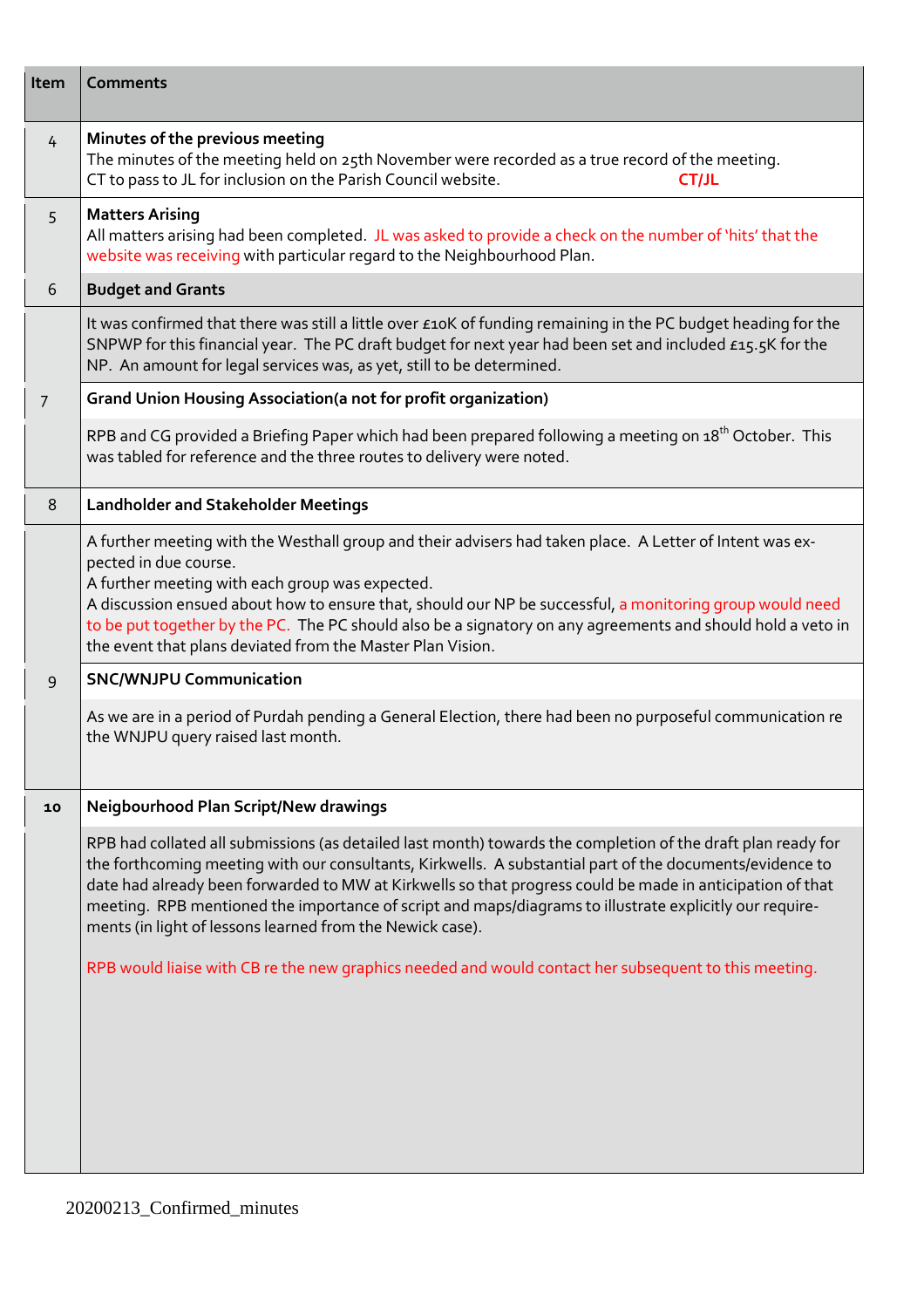| Item | <b>Comments</b>                                                                                                                                                                                                                                                                                                                                                                                                                                   |
|------|---------------------------------------------------------------------------------------------------------------------------------------------------------------------------------------------------------------------------------------------------------------------------------------------------------------------------------------------------------------------------------------------------------------------------------------------------|
| 11   | Phasing                                                                                                                                                                                                                                                                                                                                                                                                                                           |
|      | Decisions re Phasing were reliant on the outcomes of stakeholder/landowners conversations and no decision<br>on the phasing had yet to be made.                                                                                                                                                                                                                                                                                                   |
|      | It was noted that Local Government re-organisation had come at the wrong time and that a General Election<br>further complicated matters.                                                                                                                                                                                                                                                                                                         |
| 12   | <b>Evidence Base/ Bibliography</b>                                                                                                                                                                                                                                                                                                                                                                                                                |
|      | Oustanding matters were assigned.<br>JL as to calculate the number of letterboxes in the parish from data we already had ascertained.<br>CT confirmed that there were (at the last count) 85 new occupied homes on Silverstone Leys out of a project-<br>ed total of 220.<br>MW agreed to start compiling the Bibliography for the project.<br>CT agreed to put all minutes on a memory stick so they could be collated into a single file by MW. |
| 14   | <b>Kirkwells</b>                                                                                                                                                                                                                                                                                                                                                                                                                                  |
|      | It was confirmed that the scheduled meeting was to take place on $4th$ December.                                                                                                                                                                                                                                                                                                                                                                  |
| 15   | <b>LIDAR</b>                                                                                                                                                                                                                                                                                                                                                                                                                                      |
|      | Following meeting with Roz Bird (MEPC) and Stuart Pringle (BRDC) at Silverstone, Roz had offered to fund a<br>more detailed LIDAR exploration of the historical elements of the Parish. We are awaiting a fee quote from<br>Paul Griffiths to carry out this work. The Working Party is particularly grateful for this generous contribution<br>to our project.                                                                                   |
| 16   | <b>Programme for Delivery of SNP</b>                                                                                                                                                                                                                                                                                                                                                                                                              |
|      | Still on an accelerated trajectory with the idea of all writing being completed and filed with our consultants by<br>the end of the year.                                                                                                                                                                                                                                                                                                         |
| 19   | <b>AOB</b>                                                                                                                                                                                                                                                                                                                                                                                                                                        |
|      | A proposed title for the finished document was tabled - 'Silverstone - A Garden Village'.                                                                                                                                                                                                                                                                                                                                                         |
|      | There being no further business, the meeting closed at 4.30pm                                                                                                                                                                                                                                                                                                                                                                                     |
|      | FUTURE MEETING DATES ARE LISTED BELOW.                                                                                                                                                                                                                                                                                                                                                                                                            |

| <b>Formal Meetings</b> |  |
|------------------------|--|
| To be decided          |  |
|                        |  |
|                        |  |

20200213\_Confirmed\_minutes